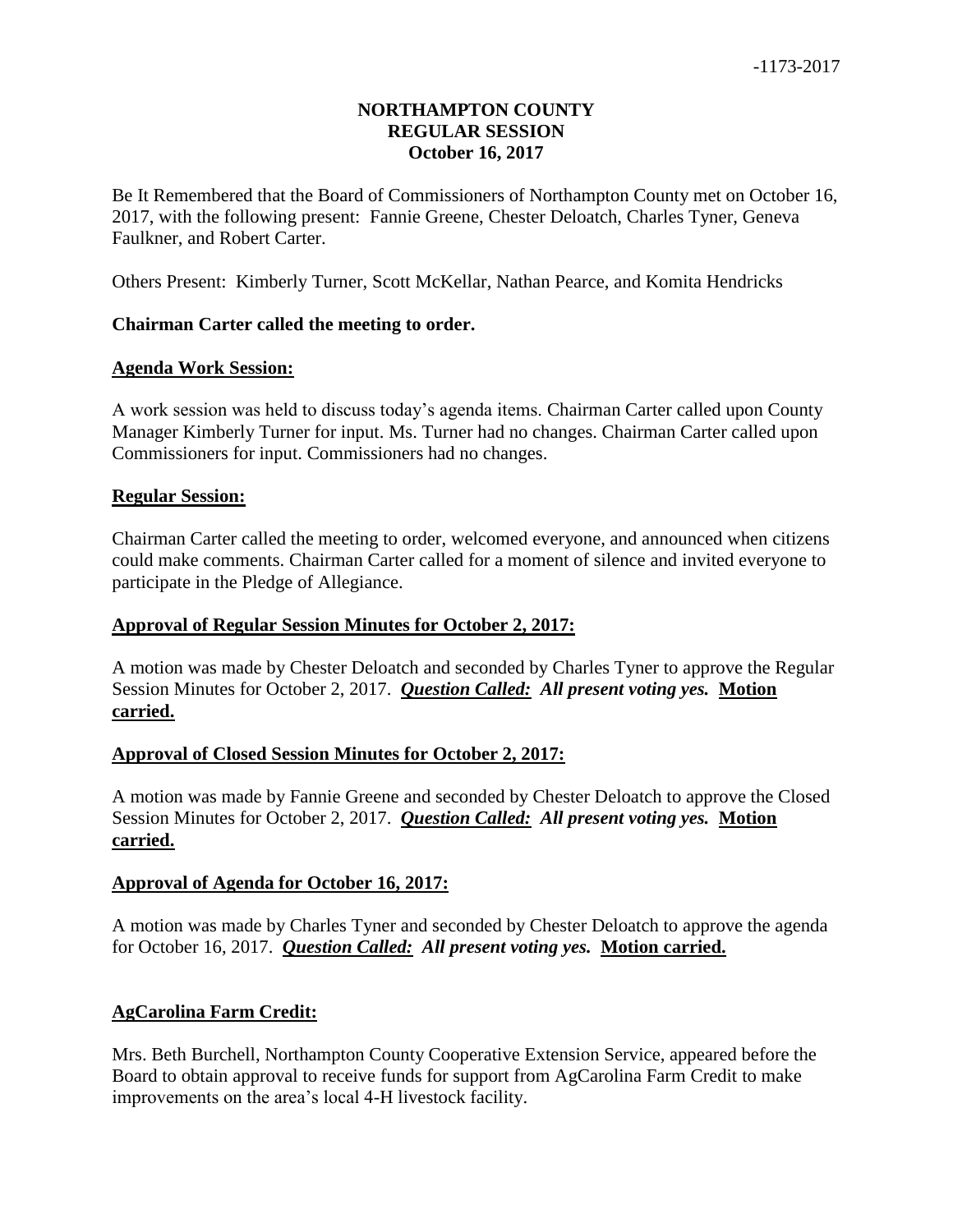A motion was made by Fannie Greene and seconded by Chester Deloatch to allow grant funds, should they be awarded, be disbursed to the county so improvements as detailed may be performed. *Question Called: All present voting yes.* **Motion carried.**

# *PLEASE SEE SCANNED DOCUMENTS WHICH ARE HEREBY MADE A PART OF THESE MINUTES:*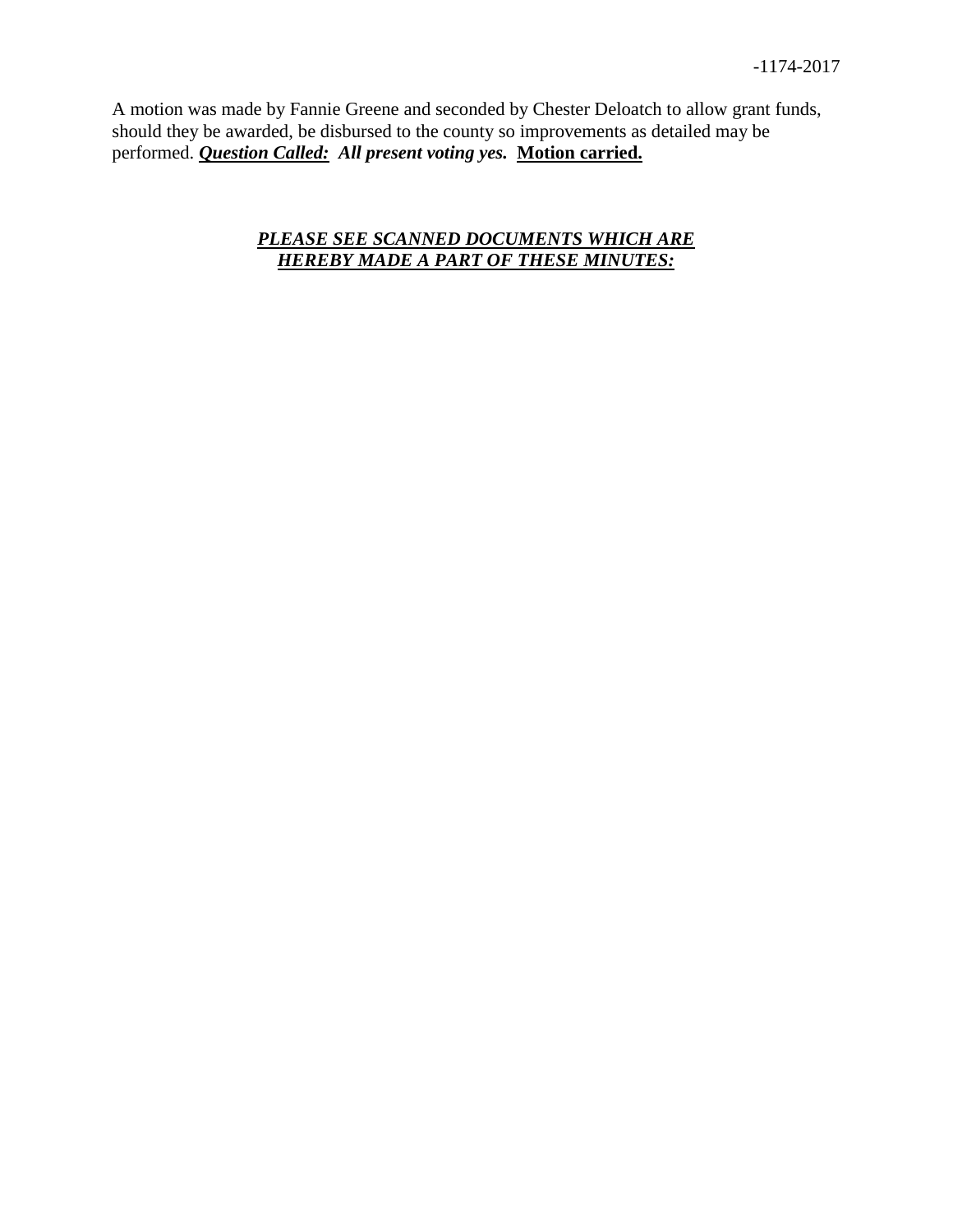#### **Decision Paper**

| To:      | The Northampton County Board of Commissioners                   |
|----------|-----------------------------------------------------------------|
| From:    | Beth Burchell, Northampton County Cooperative Extension Service |
| Date:    | October 5, 2017                                                 |
| Subject: | AgCarolina Farm Credit                                          |

#### **PURPOSE:**

To obtain the Northampton County Board of Commissioners' approval to received funds for support from AgCarolina Farm Credit should they be granted.

#### FACTS:

- 1. AgCarolina Farm Credit offers annual grant opportunities that are available to units of government to support programs.
- 2. Application for this grant by the Northampton County Cooperative Extension Service was submitted October 5, 2017 to meet the application deadline, pending the Board's approval.
- 3. Should they be granted, funds received from this grant will go directly to improvements on the area's local 4-H Livestock Facility as described in this application.

#### RECOMMENDATION:

That the Board approve to allow grant funds, should they be awarded, be disbursed to the county so improvements as detailed may be performed.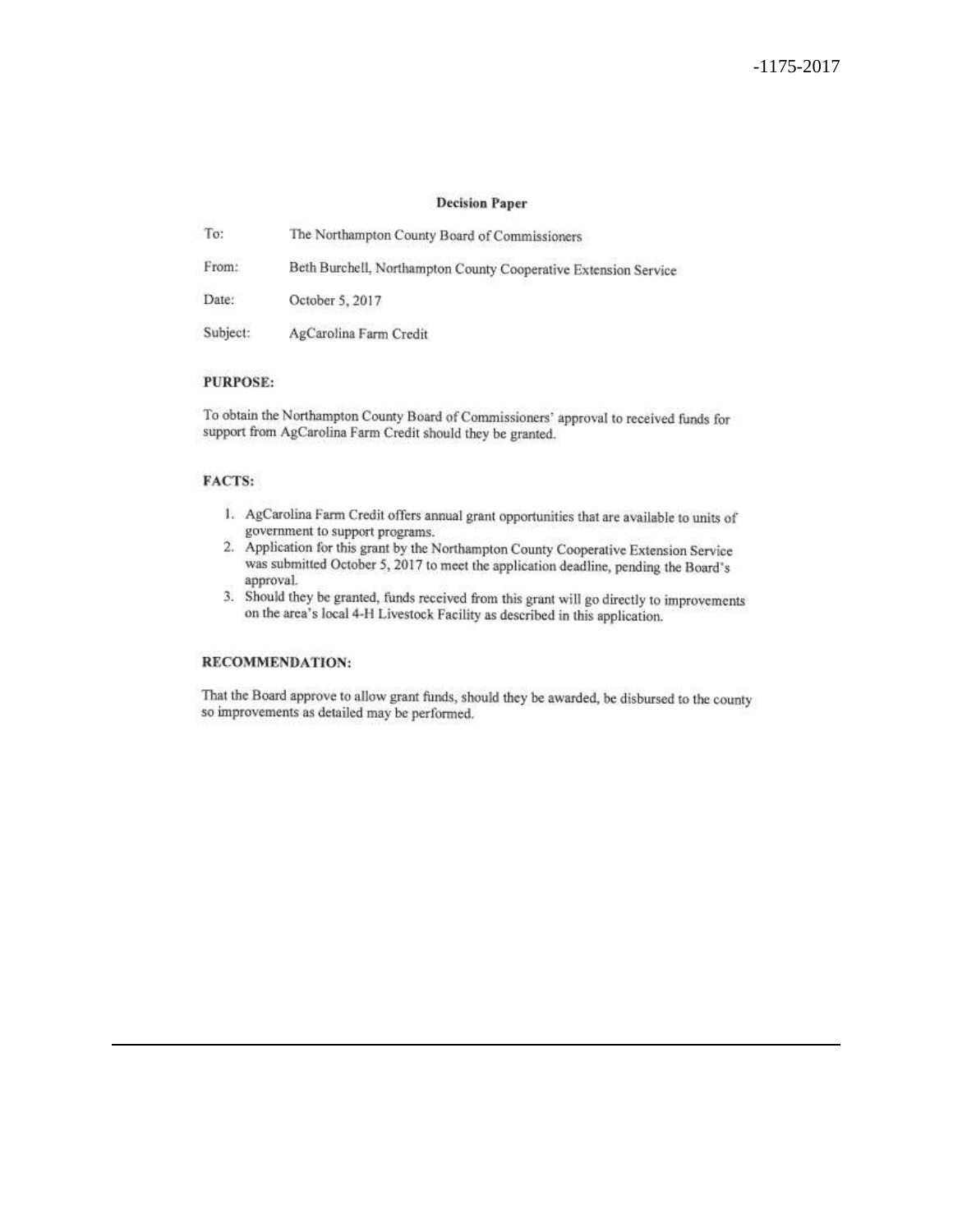Decision Paper: AgCarolina Farm Credit Grant Application August 17, 2017 Page 2

### ROUTED FOR CONCURRENCE/COMMENT TO:

Ms. Kimberly Turner, Northampton County Manager

 $Concur\overline{A}$ Comment:

**ACTION BY THE DECISION MAKER:** 

| APPROVED:        | DISAPPROVED:            |
|------------------|-------------------------|
| OTHER (SPECIFY): |                         |
|                  |                         |
|                  | the company's company's |
|                  |                         |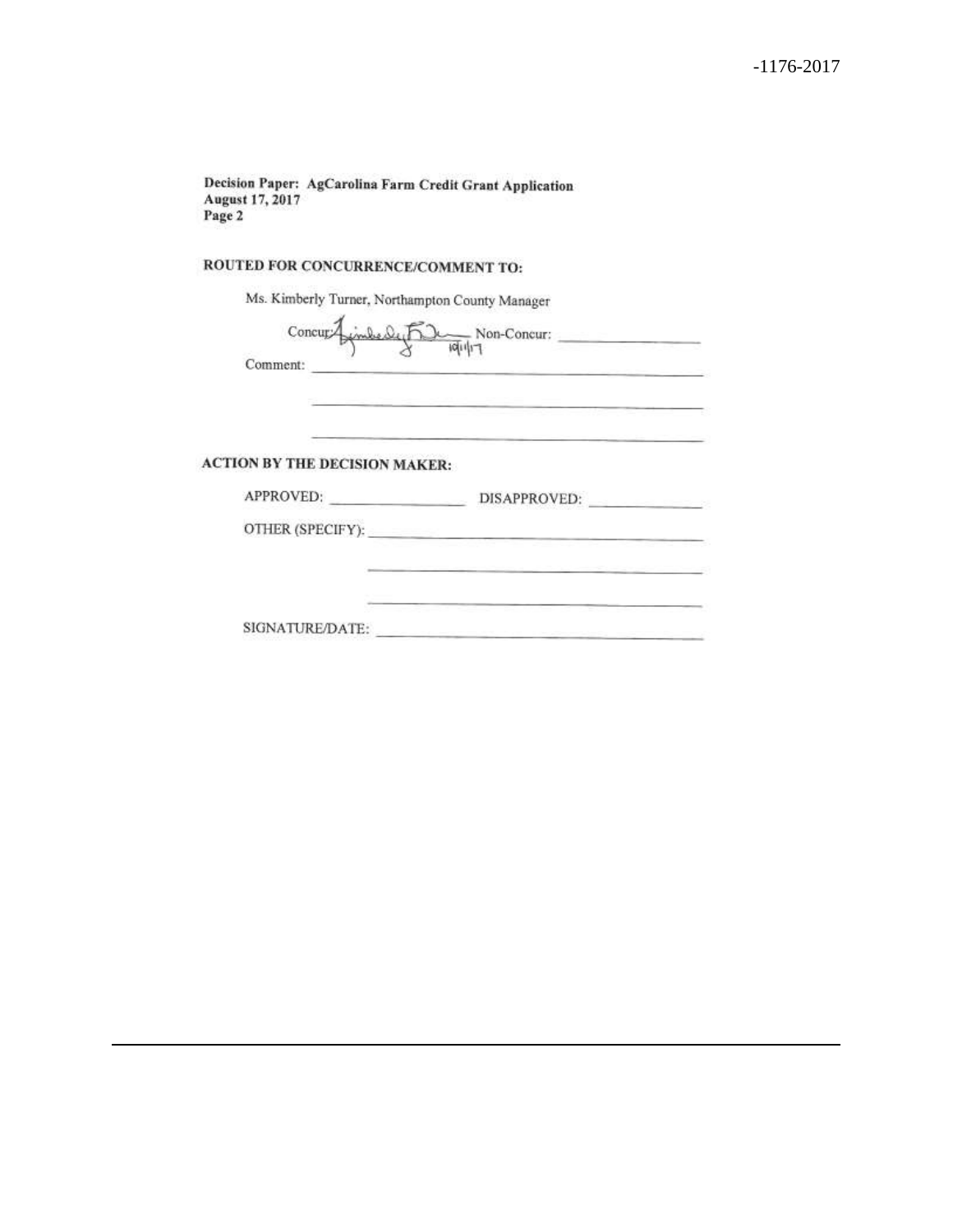

AgCarolina Farm Credit **Fund for Rural North Carolina Application** 

## ORGANIZATIONAL INFORMATION

(\* Indicates a required field)

| Name of Group*         | Northampton County 4-H<br>Youth Livestock Program      |        | Date <sup>*</sup> |                      | 10/5/17                       |
|------------------------|--------------------------------------------------------|--------|-------------------|----------------------|-------------------------------|
| <b>Contact Person*</b> | Beth Burchell                                          |        | Title             |                      | Extension Agent,<br>Livestock |
| <b>Web Address</b>     | northampton.ces.ncsu.edu                               |        |                   | <b>Email Address</b> | beth burchell@<br>ncsu.edu    |
| Phone Number*          | $534 - 2711$<br>(252)                                  |        |                   | Fax Number           |                               |
| <b>Street Address*</b> | Northampton County Cooperative Extension, P.O. Box 636 |        |                   |                      |                               |
| City*                  | Jackson                                                | State* | NC.               | Zip <sup>*</sup>     | 27845                         |
| County*                | Northampton                                            |        | Tax ID Number*    |                      | 56-6000325                    |

Organization Structure (Check all that apply)\*

- $\Box$  501 C(3) Not-for-Profit
- 
- 
- 
- X<br>
Unit of Government<br>
□ Public Agency<br>
□ Community Organization<br>
□ Other (Please describe below)

#### Other



 $\label{eq:agCarolina} \begin{array}{ll} \text{AgCarolina Farm Credit} \\ \text{Fund for Rural North Carolina} \end{array}$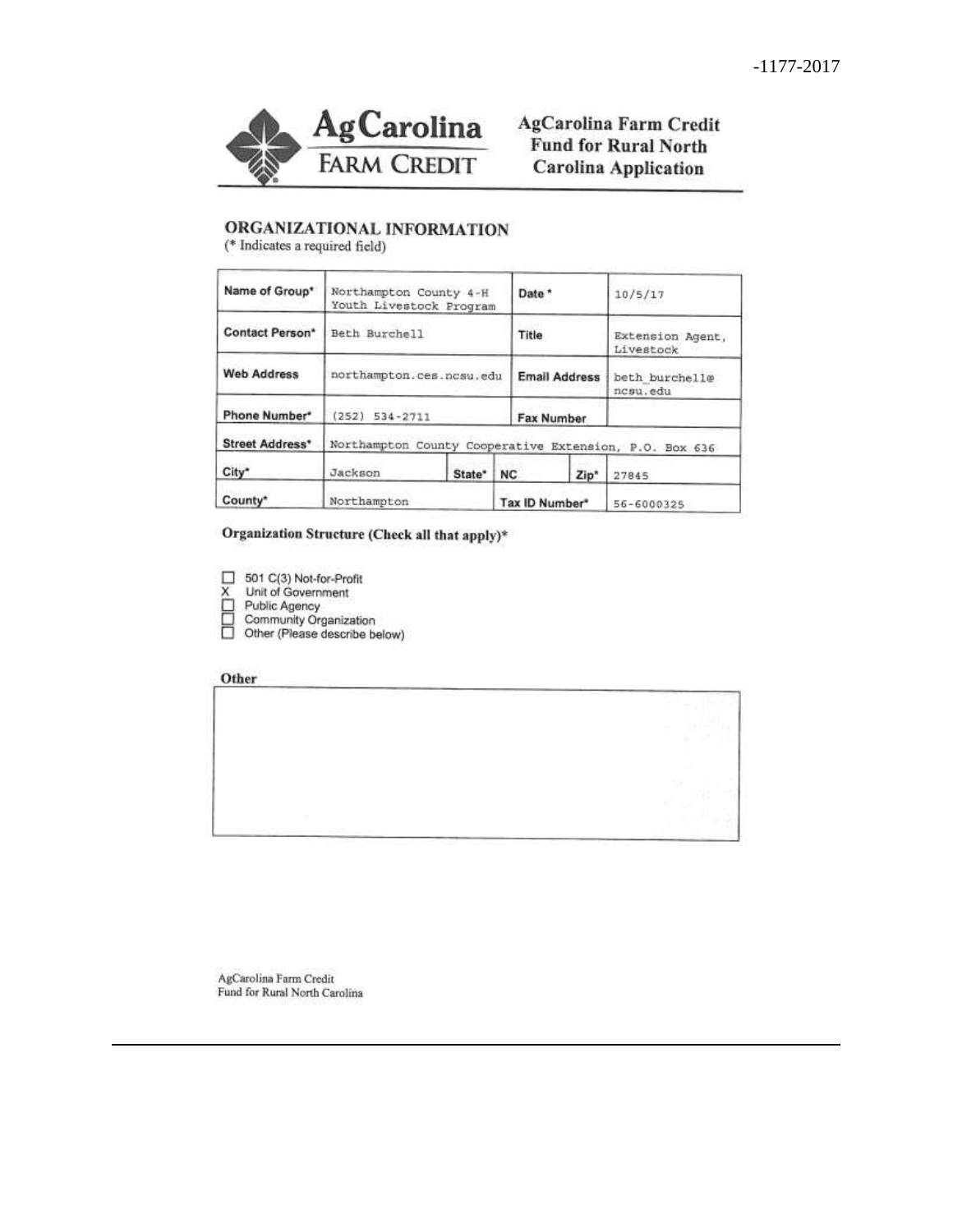Please Provide an Overview of your Organization\*

Northampton County Cooperative Extension is a part of the North Carolina Cooperative Extension Service and the Northampton County Government. More specifically, 4-H Youth Livestock programs within Cooperative Extension address needs of youth by providing resources and education through programs focused on agricultural livestock production. These programs develop youth by increasing leadership skills, responsibility awareness, financial management and quality care of their livestock.

What is the History of your Organization?\*

4-H programs were developed to provide educational opportunities for farm families in the early twentieth century. The idea was adopted by North Carolina Cooperative Extension Service in 1914. County Extension offices facilitate club development within their counties and have provided over a million youth with valuable learning experiences to become leaders in our communities.

What are the Mission and goals of the Organization?\*

As stated by the North Carolina Extension Service, Northampton County Cooperative Extension strives to strengthen families and communities - "our work is dedicated to improving the quality of people's lives." Community needs are continually assessed. Through researchbased information, educational programs are developed to make a positive impact on the economic, social, and environmental welfare for the youth in our community as well as in the agricultural industry.

AgCarolina Farm Credit Fund for Rural North Carolina

Page 2 of 6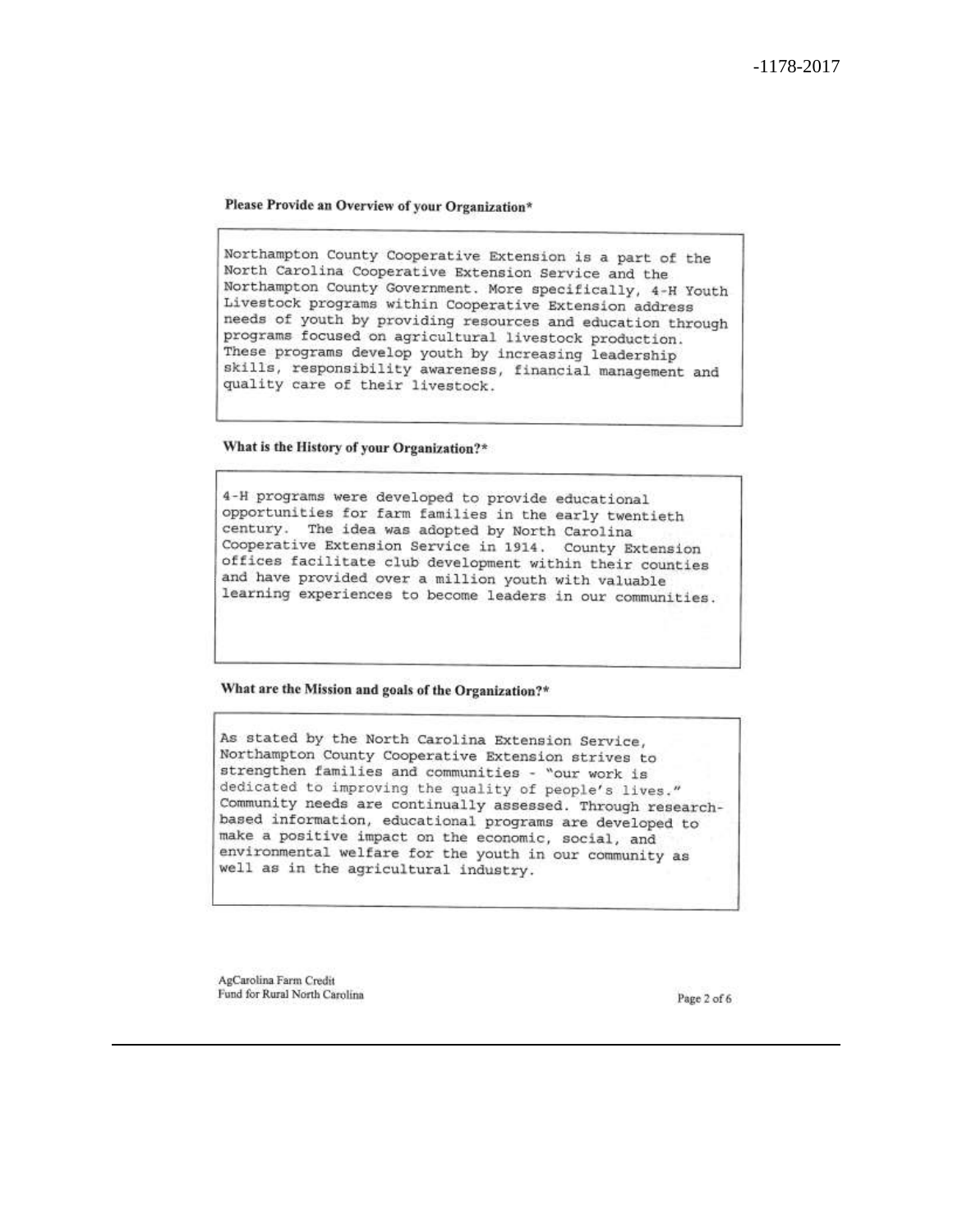Please describe the population and geographic area served\*

Northampton County is a rural county in northeastern North Carolina. It has a population of 20,426 people (2015 Census) with an estimate of 8,630 households. The county is challenged with many living in poverty (26.8%) and many citizens lack skills to be effective in the technology and information driven economy. The county has a strong agriculture base. Participants in the 4-H Youth Livestock projects from adjoining Hertford and Bertie Counties are also involved in this program.

REQUEST (\*Indicates a required field)

Please choose a category for your grant application (check only one)\*

Education

- Environment
- 

Technology<br>
Quality of Rural Life

| Starting Date of Project January 2018   Ending Date of Project June 2018 |  |  |
|--------------------------------------------------------------------------|--|--|
|                                                                          |  |  |

Please provide a detailed description of your request\*



AgCarolina Farm Credit Fund for Rural North Carolina

Page 3 of 6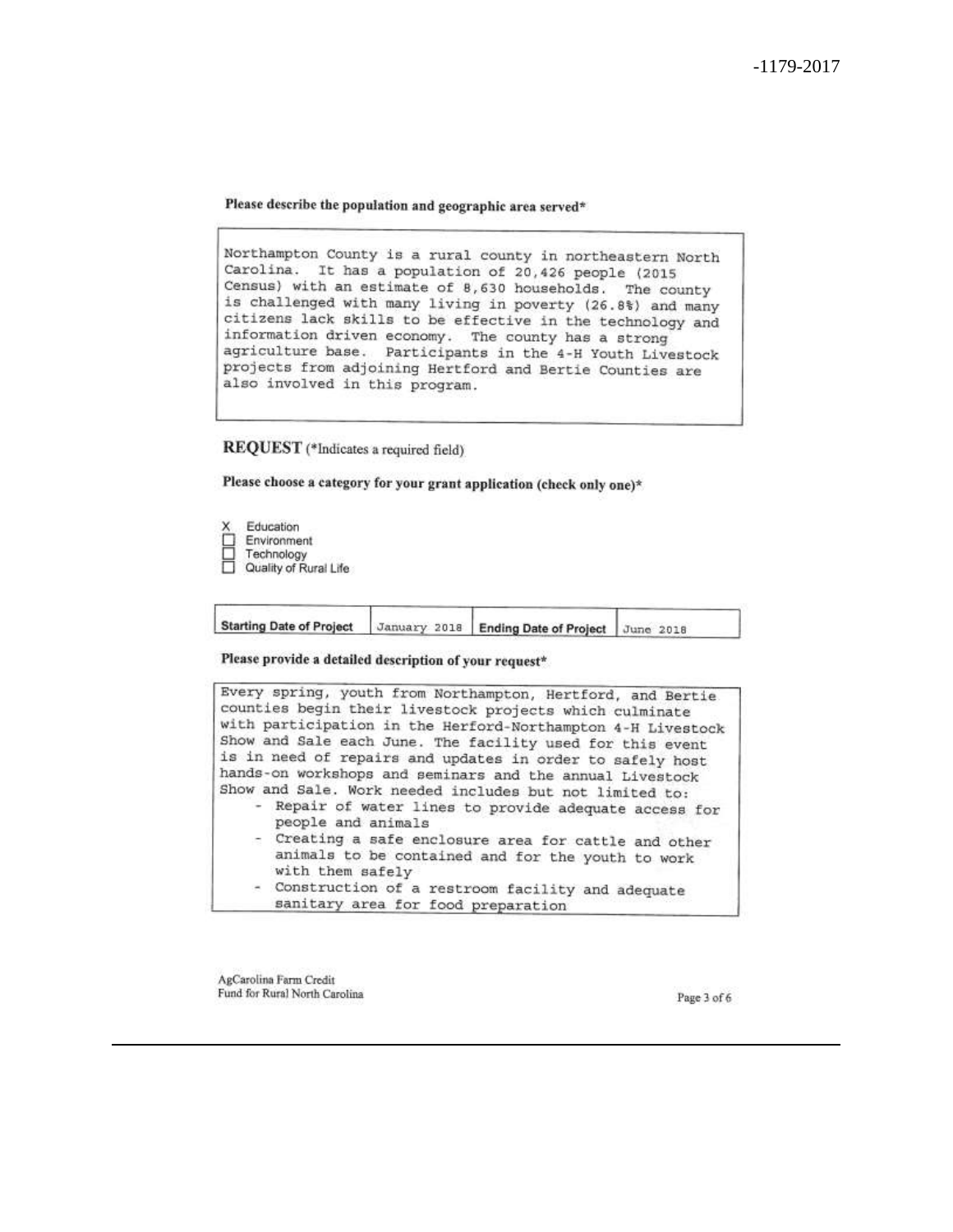Purpose of your request (describe project goals and objectives)\*

Improvements to the youth livestock facility will create a safer and healthier working environment for 4-H youth livestock programs and events. By creating this environment, Cooperative Extension will be able to encourage greater participation in the program and in turn generate a positive interest in agriculture for our community long-term. It will also teach many youth valuable life skills as well as practical agricultural skills that they can use long-term to improve their futures.

The specific need(s) this request will meet and who will benefit from your request\*

This grant will aid our organization in providing muchneeded safe enclosures for the animals to increase youth confidence when working with the livestock and will provide clean, reliable water supply in a quality controlled environment. Also, furnishing necessary restroom facilities and a hygienic food preparation and service are important. These improvements will benefit not only the 4-H livestock youth program participants but their families and the supporters and general public who attend events at the facility.

Describe the measured outcomes or results anticipated\*

Grant monies received to improve our facility for the 4-H youth livestock program will result in a safe and secure facility to promote agriculture in our rural area. This will allow us to provide education and teach life skills to youth in an economically challenged area, and will generate a positive interest in agriculture in our area.

AgCarolina Farm Credit Fund for Rural North Carolina

Page 4 of 6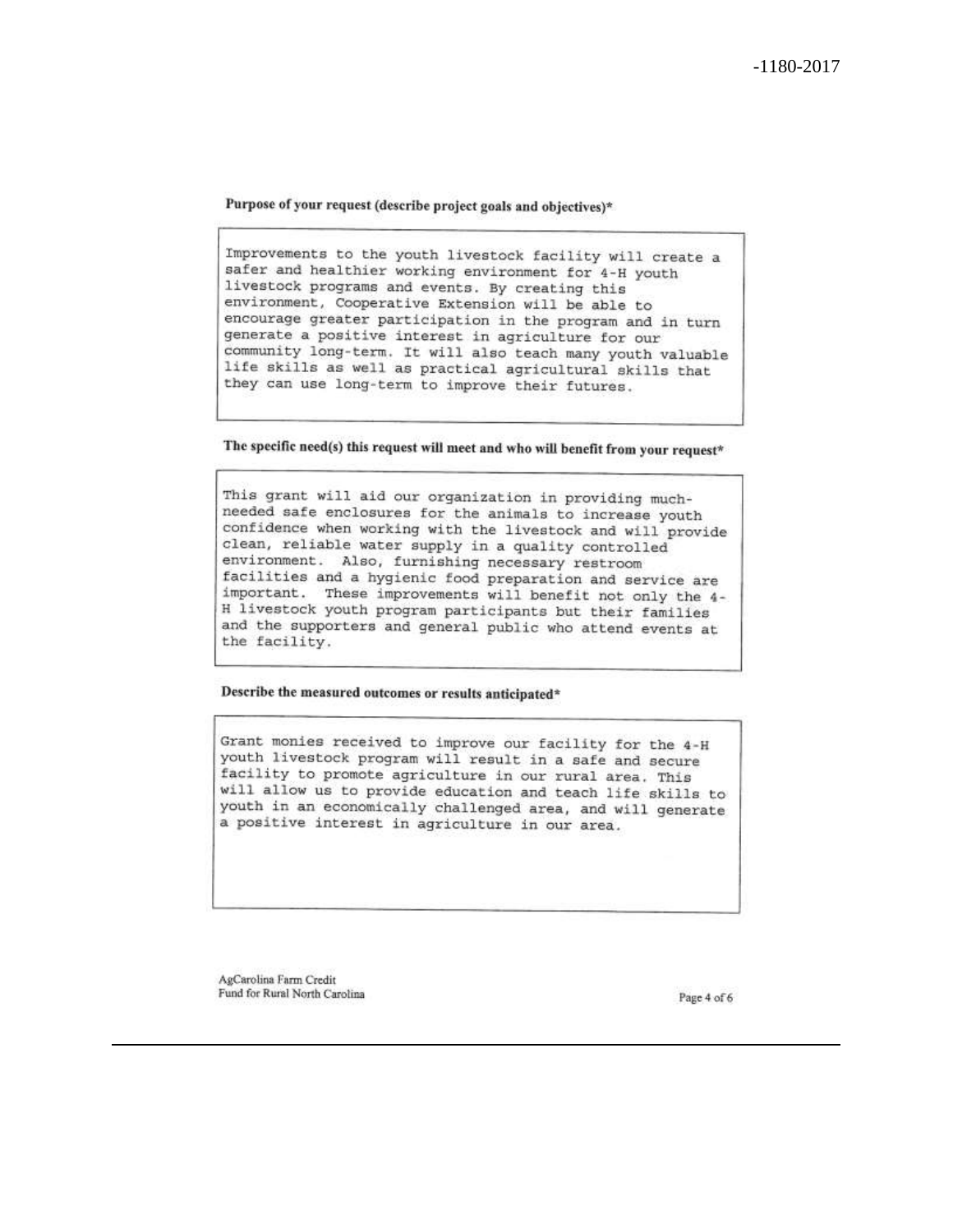Describe the responsibilities and staff needed specific to this request\*

Northampton County Extension staff will coordinate updates and repairs as detailed. Volunteers and parents of youth involved in the 4-H Livestock program will work with Extension staff to facilitate the project and contractors will be hired to fulfill the jobs as determined necessary.

| Amount Requested from the AgCarolina<br>Farm Credit Fund for Rural North<br>Carolina* | \$5,000         |
|---------------------------------------------------------------------------------------|-----------------|
| Total Project Budget*                                                                 | $$15 - 18,000+$ |
| Total Annual Organizational Budget*                                                   | sin/a           |

Funds are being requested for (check all that apply)\*

- □ General Operating Support<br>X Project / Program Support<br>□ Start-up Cost<br>□ Technical Assistance<br>□ Capital<br>□ Staff or Consultants<br>□ Other (Please describe below
	-
- 
- 
- 
- 
- Other (Please describe below)

Other

AgCarolina Farm Credit Fund for Rural North Carolina

Page 5 of 6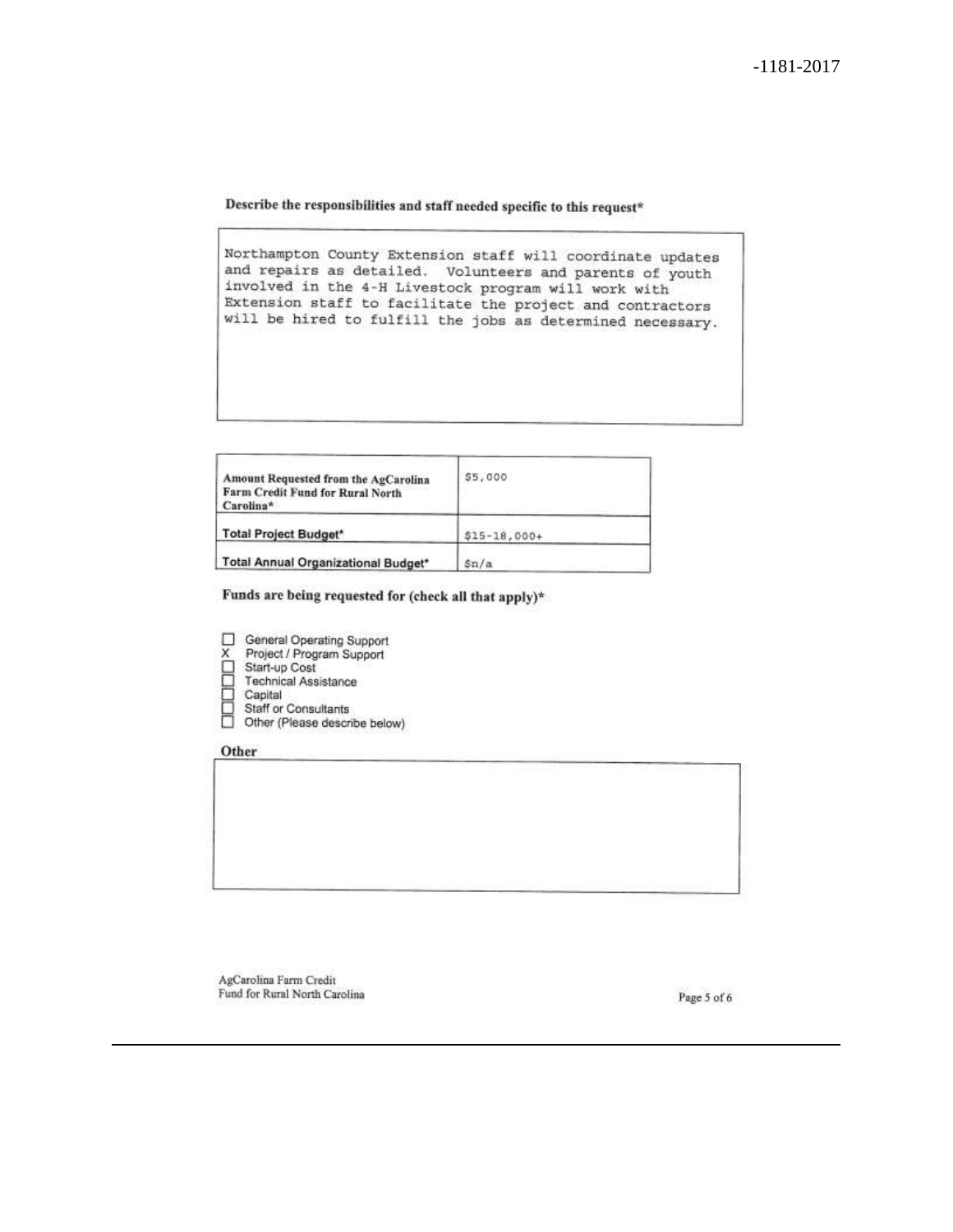#### Please List other Funders supporting this request

| Funder                                     | Amount        |                |           |
|--------------------------------------------|---------------|----------------|-----------|
| Roanoke Electric Grant                     | \$2,000       | Committed      | X Pending |
| Ongoing grant applications as<br>available | Sundetermined | п<br>Committed | X Pending |
| Ongoing fundraising                        | Sundetermined | п<br>Committed | X Pending |
|                                            | \$            | Committed      | Pending   |
|                                            | ŝ             | Committed      | Pending   |
|                                            | \$            | Committed      | Pending   |

Additional comments or information to support your request

The Northampton County Extension Service and its agents are passionate about educating our local youth about agriculture and its value to our community. The needed improvements as detailed herein are much needed and will be an important step in providing that education.

If you have questions regarding your application contact (800) 951-FARM (3276) Mail completed application to: Fund for Rural North Carolina - Grant Application **AgCarolina Farm Credit** P.O. Box 14789 Raleigh, NC 27620

AgCarolina Farm Credit Fund for Rural North Carolina

Page 6 of 6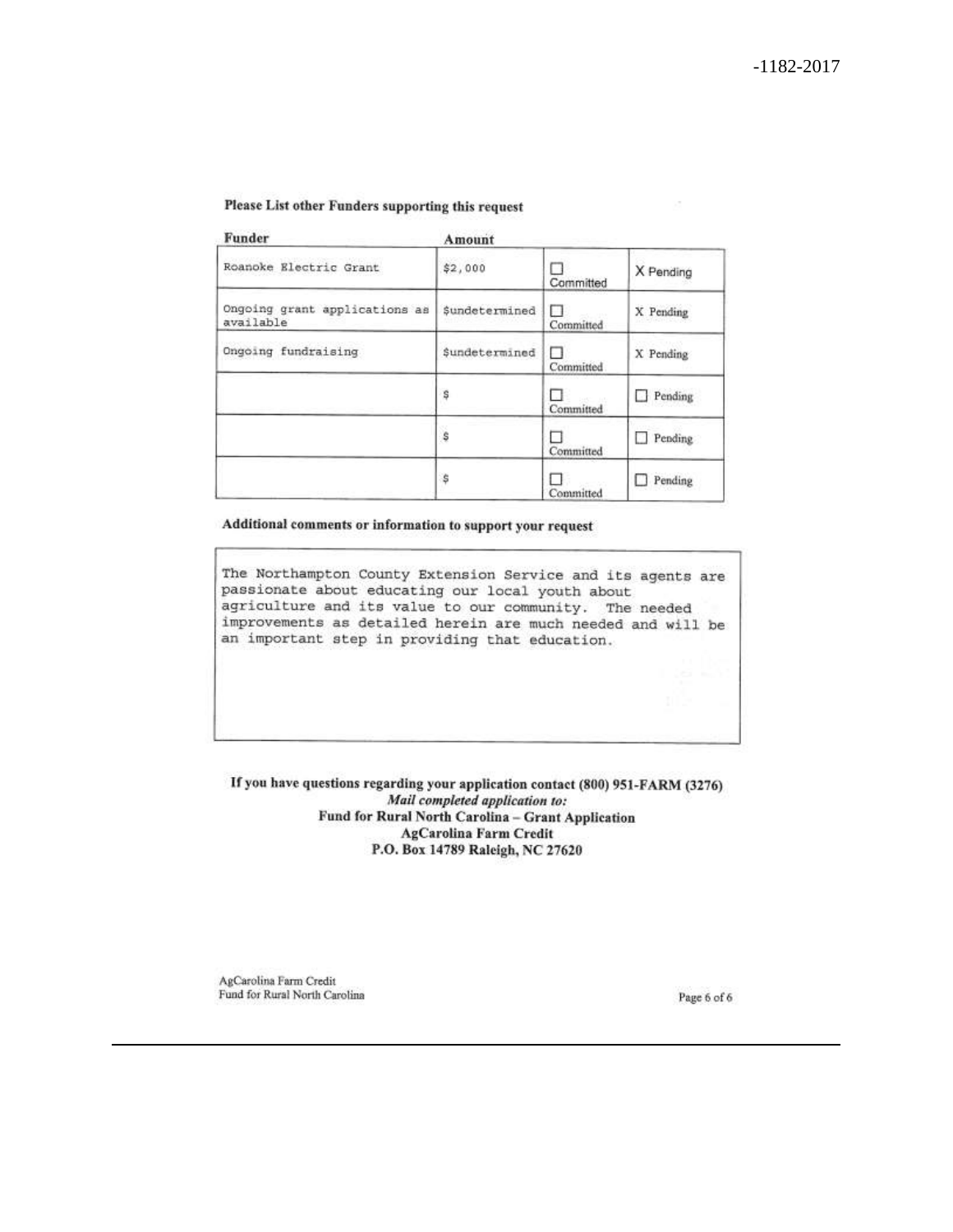## **Commissioner Faulkner entered the meeting.**

## **Easement Agreement***:*

County Manager Kimberly Turner appeared before the Board to obtain approval for an Easement Agreement between Northampton County and CenturyLink.

A motion was made by Charles Tyner and seconded by Chester Deloatch to approve the Easement Agreement between Northampton County and CenturyLink to allow the upgrade of internet services to the Farm Service Agency office. *Question Called: All present voting yes.*  **Motion carried.**

## **Management Matters:**

Ms. Kimberly Turner, County Manager, appeared before the Board to obtain approval of sponsoring a grant application for the Department of Highway Patrol for hardware to be placed on Viper Towers.

A motion was made by Geneva Faulkner and seconded by Fannie Greene to be the fiscal agent for the grant for the Department of Highway Patrol. *Question Called: All present voting yes.*  **Motion carried.**

County Manager Turner updated the Board on junk yards with the County.

County Manager Turner also provided the Board with dates to possibly have a joint meeting with Board of Education. The Board consensus is to schedule the meeting for November 20, 2017 before the regular scheduled Commissioners' meeting.

## *PLEASE SEE SCANNED DOCUMENTS WHICH ARE HEREBY MADE A PART OF THESE MINUTES:*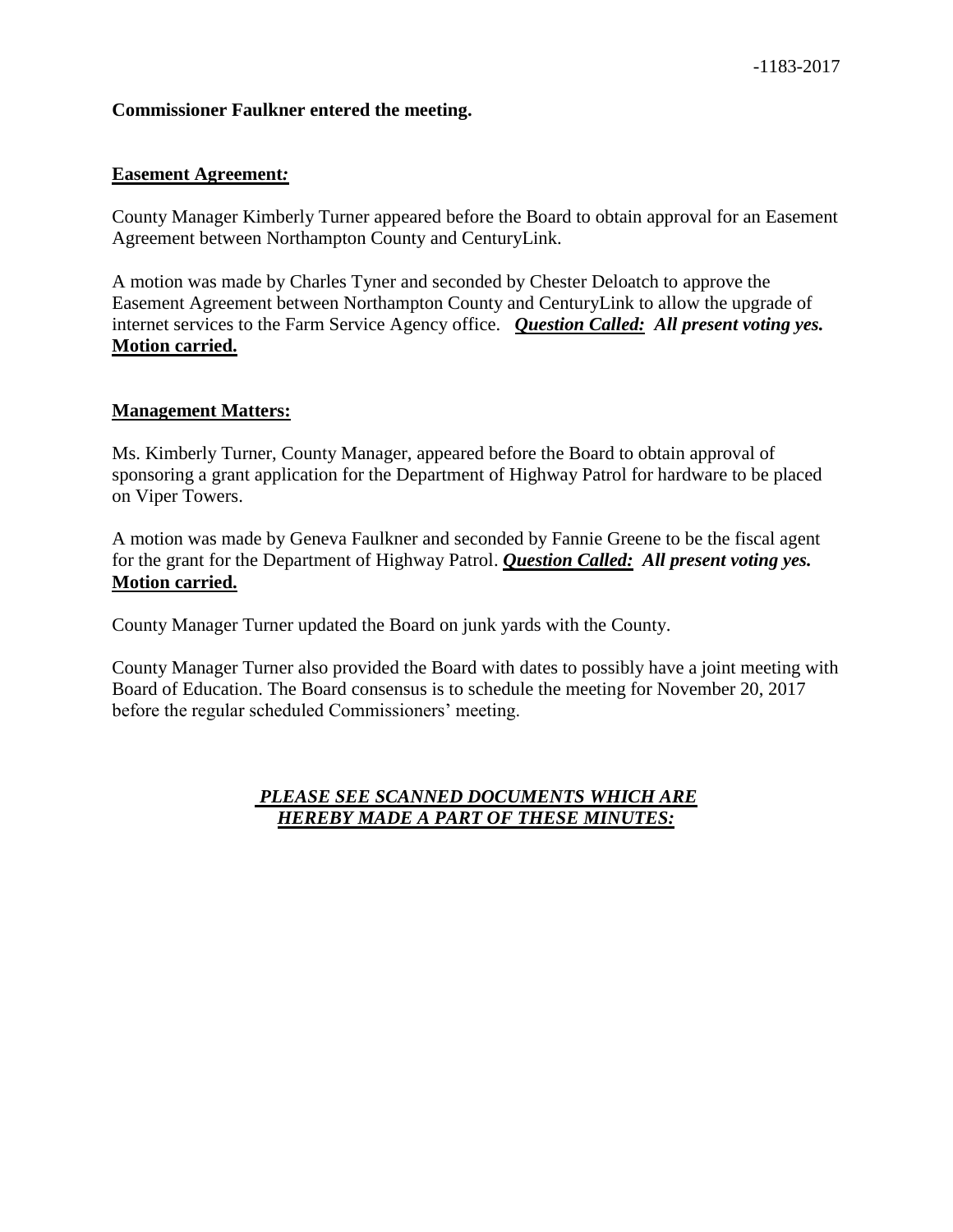#### **Decision Paper**

| To:      | The Northampton County Board of Commissioners |
|----------|-----------------------------------------------|
| From:    | Kimberly Turner, County Manager               |
| Date:    | October 16, 2017                              |
| Subject: | Easement Agreement                            |

#### **PURPOSE:**

To obtain the Northampton County Board of Commissioners' approval for an Easement Agreement between Northampton County and CenturyLink.

#### **FACTS:**

- 1. The Easement tract is located in the Township of Jackson, North Carolina and is identified by the Parcel Number 4957-82-2299.
- 2. The Farm Service Agency leases office space from Northampton County located in the J.W. Faison building.
- 3. CenturyLink is requesting an Easement Agreement to upgrade internet services in the Farm Service Agency office by replacing copper wiring with fiber optic cable.

#### RECOMMENDATION:

That the Board approve the Easement Agreement between Northampton County and CenturyLink to allow the upgrade of internet services to the Farm Service Agency office.

Action by the Commissioners:

| Approved:    |  |
|--------------|--|
| Disapproved: |  |
| Other:       |  |

County Manager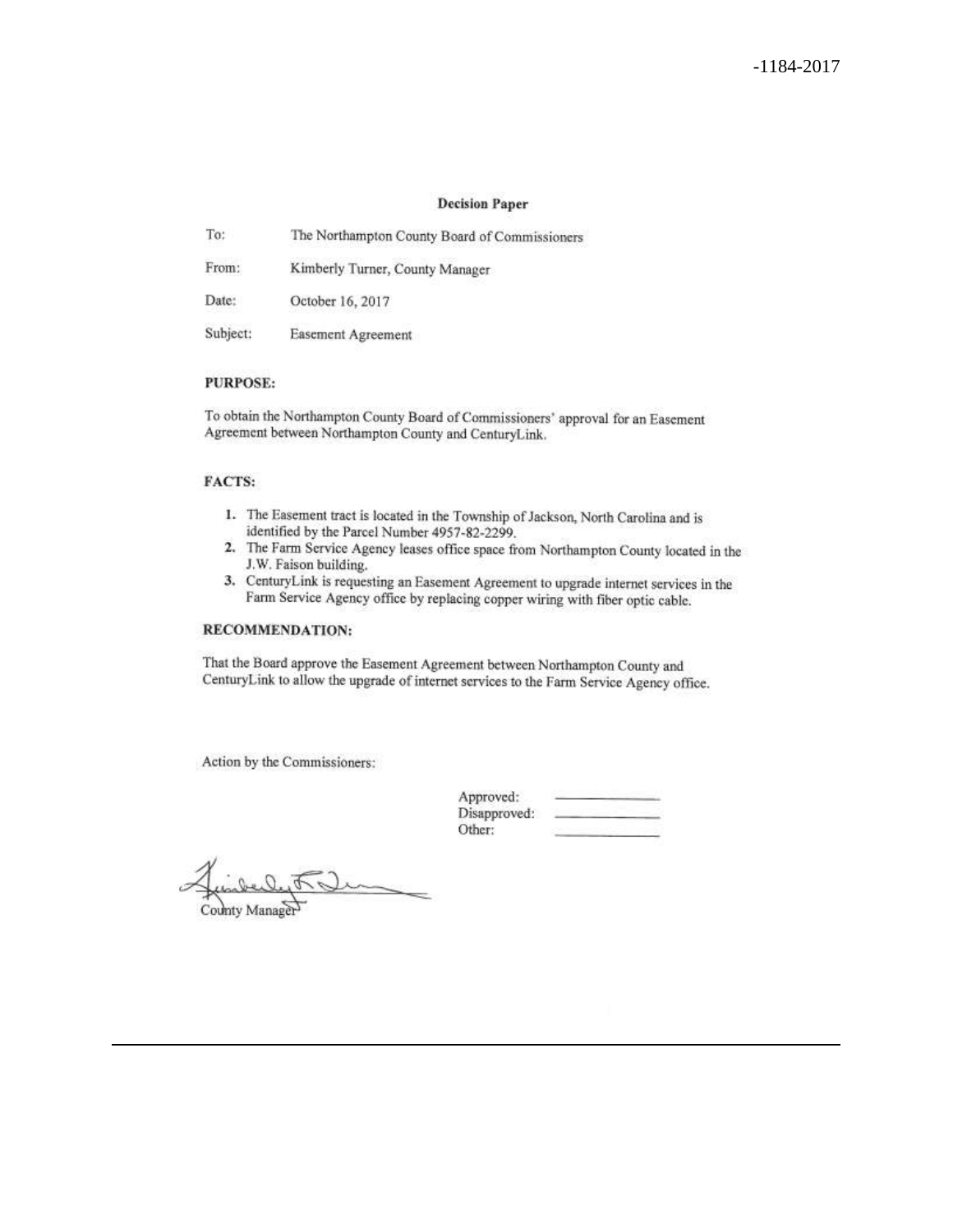Prepared by: CenturyLink 14111 Capital Blvd. Wake Forest, NC 27587 After recording please return to: **Zach Palmer** 809 Silver Linden Lane Wake Forest, NC 27587

#### **EASEMENT AGREEMENT**

County of Northampton, a body politic and corporate of the State of North Carolina, whose address is P.O. Box 808, Jackson, NC 27845, ("Grantor"), for good and valuable consideration, the receipt and sufficiency of which are acknowledged, hereby grants and conveys to Carolina Telephone and Telegraph Company LLC d/b/a CenturyLink, its successors, assigns, lessees, licensees, agents and affiliates ("Grantee"), having an address of 100 CenturyLink Drive, Monroe, Louisiana 71203, Attn: Construction Services, a perpetual, non-exclusive easement ("Easement") to construct, operate, maintain, repair, expand, replace and remove a communication system that Grantee from time to time may require, consisting of but not limited to, cables, wires, conduits, manholes, drains, splicing boxes, vaults, surface location markers, equipment cabinets and associated wooden or concrete pads, aerial lines, poles and cables, and other facilities and structures, including utility service if required to operate such system, facilities and structures (collectively, the "Facilities") over, under and across the following real property located in the County of Northampton, State of North Carolina, which Grantor owns ("Easement Tract"):

#### SEE THE DESCRIPTION SET FORTH ON EXHIBIT A ATTACHED TO, AND BY THIS REFERENCE MADE A PART OF, THIS AGREEMENT

Grantor further grants and conveys to Grantee the following incidental rights:

(1) A temporary right of way adjacent to the Easement Tract to be used during all periods of construction, reconstruction, upgrade, reinforcement, repair and removal of the Facilities upon a strip of land 10 feet wide measured from the exterior boundaries of the Easement Tract;

(2) The right of ingress and egress over and across Grantor's lands to and from the Easement Tract; and

ARN 318399

SRN 314831

PRN 793093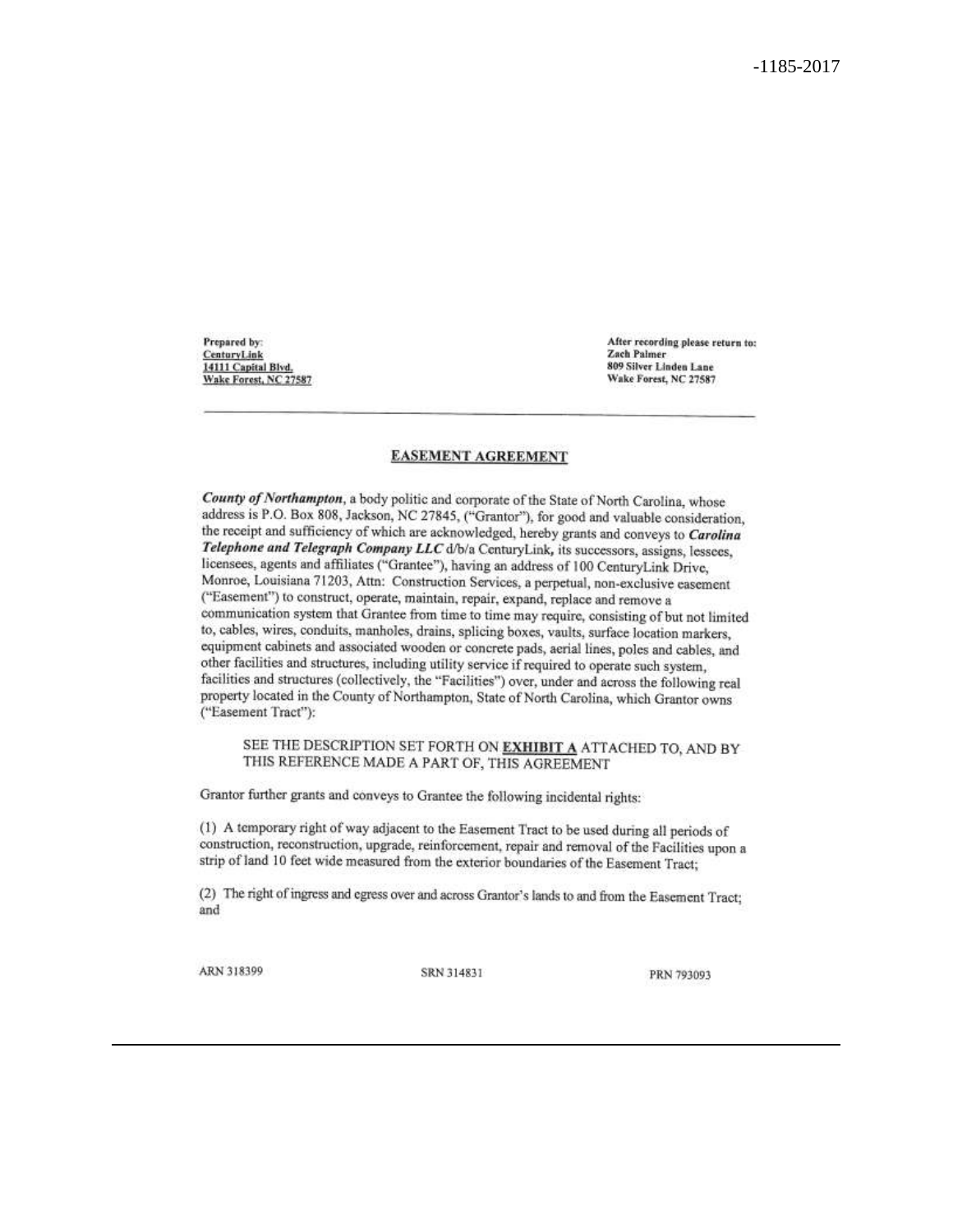(3) The right to clear brush and other obstructions that interfere with Grantee's use and enjoyment of the Easement Tract; however, it is expressly understood and agreed that no trees or related roots shall be cleared or cut on Grantor's lands or on the Easement Tract without the separate and prior written consent of Grantor, which consent will not be unreasonably withheld.

Grantor reserves the right to use and enjoy the Easement Tract so long as Grantor's use does not materially interfere with the rights granted in this Easement Agreement. Grantor will not erect any structure or plant trees or other vegetation within the Easement Tract and will not alter the surface or subsurface of the Easement Tract or the ground immediately adjacent to the Easement Tract by grading or otherwise excavating, without Grantee's written consent.

Grantor warrants that Grantor is the owner of the Easement Tract and will defend title to the Easement Tract against all claims. Grantee will have no responsibility for environmental contamination unless caused by Grantee.

Grantor shall bear no costs related to this Easement Agreement.

The rights, conditions and provisions of this Easement Agreement will run with the land and will inure to the benefit of and be binding upon Grantor and Grantee and their respective successors and assigns.

BY:

| Signed by Grantor this | day of | .2017 |
|------------------------|--------|-------|
|                        |        |       |

**GRANTOR: County of Northampton** 

(corporate seal)

(Robert V. Carter, Chairman)

ATTEST:

(Komita Hendricks, Clerk)

STATE OF NORTH CAROLINA

COUNTY OF NORTHAMPTON

On this day of , 2017, before me, I, the Undersigned Notary Public of said County, certified that Komita Hendricks personally came before me this day and acknowledged that she is the Clerk to the Board of County Commissioners of Northampton County, and that by the authority duly given and as the act of the County of Northampton, the foregoing instrument was signed in its name by the Chairman, sealed with its official seal and attested to by herself as its Clerk.

 $\lambda$ 

In witness whereof, I hereunto set my hand and official seal.

My appointment expires:

Notary Public

This instrument has been pre-audited in the manner as  $\overline{2}$ Per NC.G.S. 159-28 (a) 11/4

Finance Officer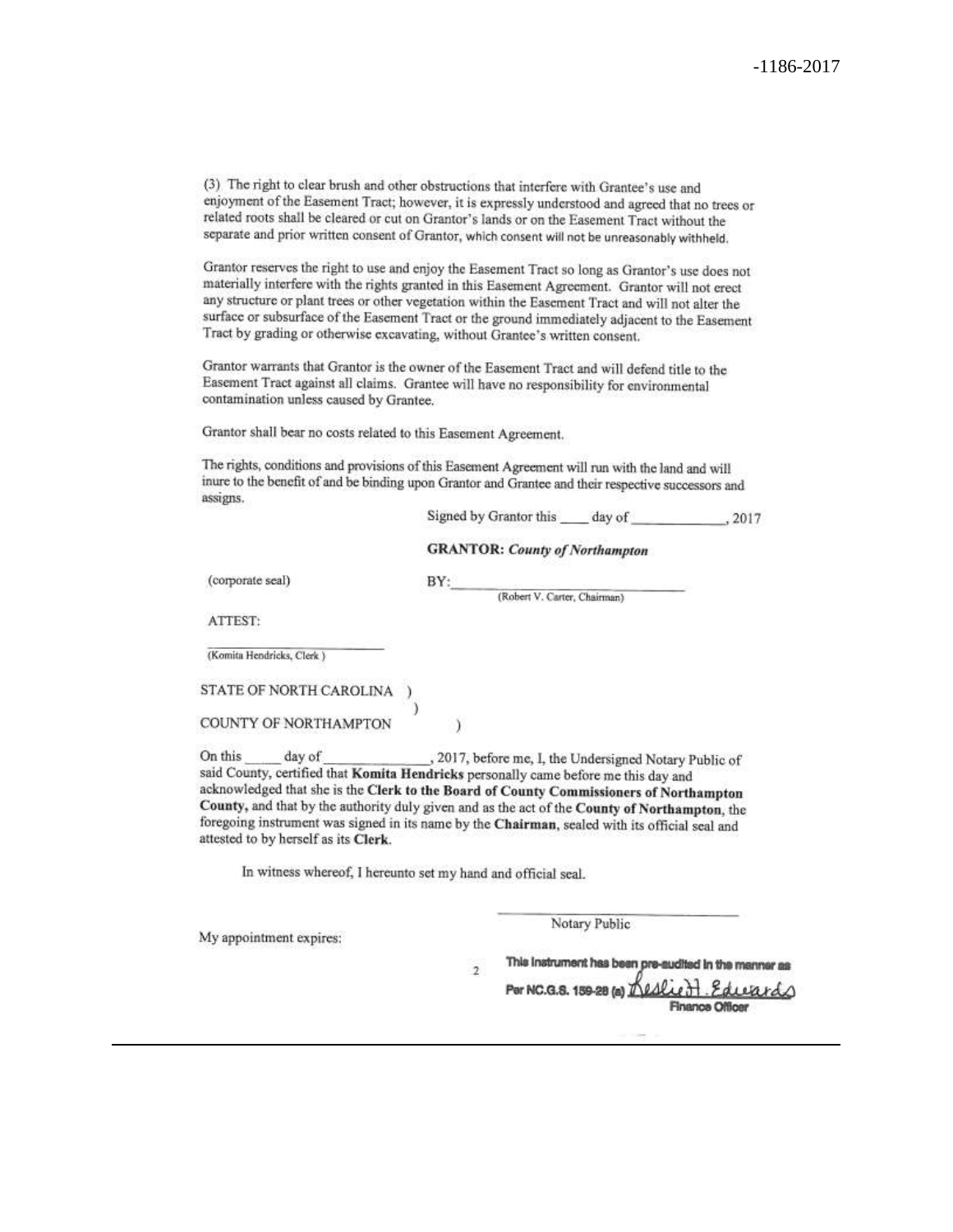#### **EXHIBIT A TO EASEMENT AGREEMENT**

#### **Legal Description of Easement Tract**

The Easement Tract is located in the Township of Jackson, Northampton County, North Carolina within and across a tract of land known as Parcel Number 4957-82-2299 and described in the Northampton County, NC Office of the Register of Deeds in Plat Book 1, Page 149

The Easement Tract is a strip of land ten feet wide being five feet on each side of the centerline of the cable facilities as installed ("Centerline'). Notwithstanding the approximate description of the easement Tract herein, the actual location of the cable facilities as installed will control to determine the length and Centerline of the Easement Tract. Should the Centerline of the Easement Tract intersect the perimeter boundary of the Property, the sidelines of the Easement Tract shall extend to the said perimeter boundary.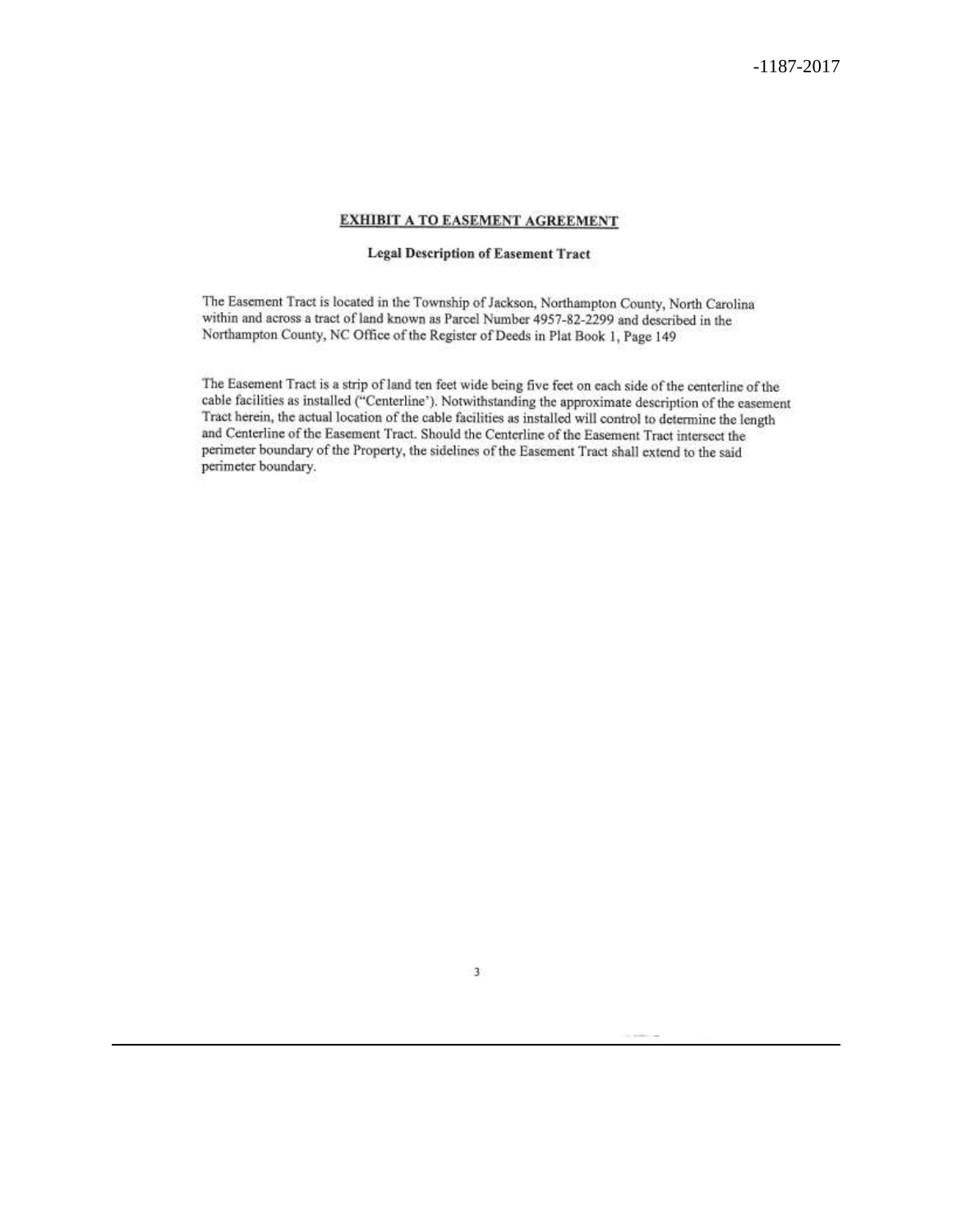

 $\sqrt{4}$